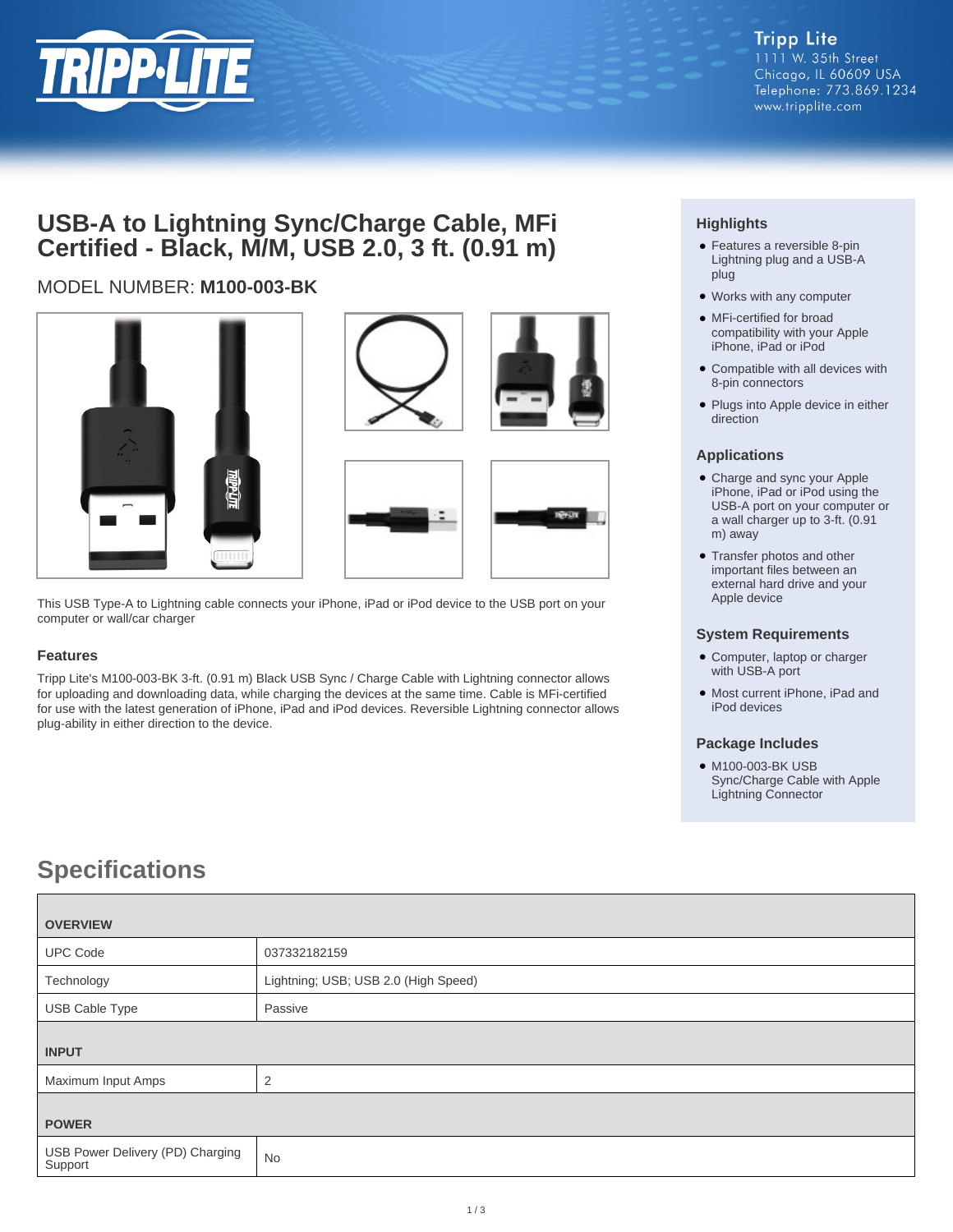

| <b>CHARGING</b>                          |                              |  |
|------------------------------------------|------------------------------|--|
| <b>Total Charging Watts</b>              | 12                           |  |
|                                          |                              |  |
| <b>PHYSICAL</b>                          |                              |  |
| Color                                    | <b>Black</b>                 |  |
| Material of Construction                 | <b>PVC</b>                   |  |
| Cable Jacket Color                       | <b>Black</b>                 |  |
| Cable Jacket Material                    | <b>PVC</b>                   |  |
| Cable Jacket Rating                      | $VW-1$                       |  |
| Cable Outer Diameter (OD)                | 2.8 <sub>mm</sub>            |  |
| Wire Gauge (AWG)                         | 30/24                        |  |
| Cable Length (ft.)                       | 3                            |  |
| Cable Length (m)                         | 0.91                         |  |
| Cable Length (in.)                       | 36                           |  |
| Shipping Dimensions (hwd / in.)          | 0.91 x 4.57 x 2.36           |  |
| Shipping Dimensions (hwd / cm)           | 2.31 x 11.61 x 5.99          |  |
| Shipping Weight (lbs.)                   | 0.05                         |  |
| Shipping Weight (kg)                     | 0.02                         |  |
| Unit Packaging Type                      | Box                          |  |
| <b>ENVIRONMENTAL</b>                     |                              |  |
| <b>Operating Temperature Range</b>       | -4 to 140 F (-20 to 60 C)    |  |
| Storage Temperature Range                | -4 to 176 F (-20 to 80 C)    |  |
| <b>Operating Humidity Range</b>          | 0% to 90% RH, Non-Condensing |  |
| Storage Humidity Range                   | 0% to 90% RH, Non-Condensing |  |
| Power Provided to Connected<br>Device(s) | 12W (5V/2.4A)                |  |
| <b>CONNECTIONS</b>                       |                              |  |
| Side A - Connector 1                     | USB A (MALE)                 |  |
| Side B - Connector 1                     | LIGHTNING (MALE)             |  |
| <b>Connector Plating</b>                 | Nickel                       |  |
| <b>Contact Plating</b>                   | Gold                         |  |
| <b>FEATURES &amp; SPECIFICATIONS</b>     |                              |  |
| Data Transfer Rate                       | 480 Mbps                     |  |
| <b>USB Specification</b>                 | USB 2.0 (up to 480 Mbps)     |  |